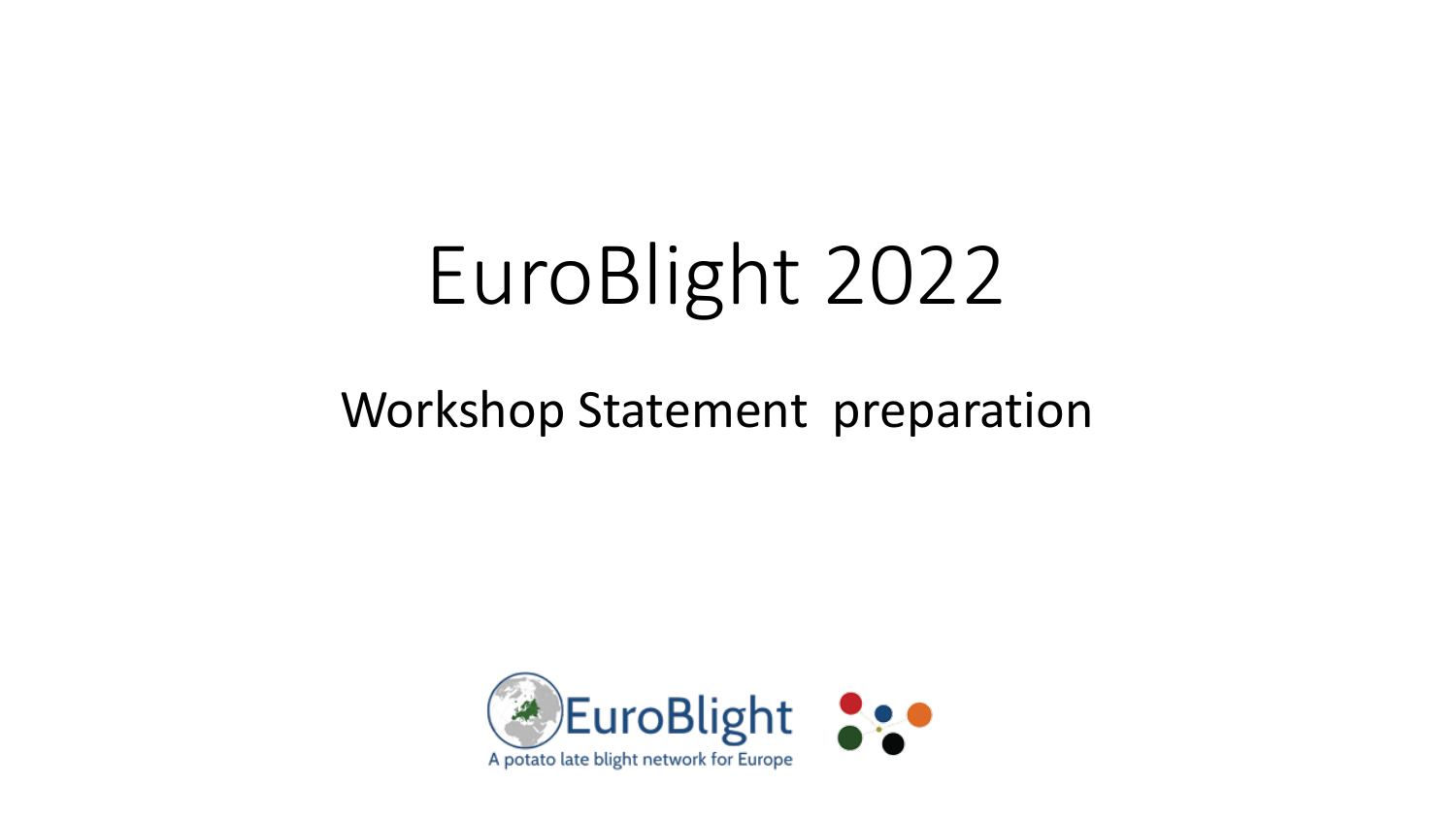# EuroBlight Statements: history at a glance

- First started in 2010 Arras
- Target: stakeholders in the EuroBlight community, but also policy makers and funders
- Aims:
	- Raise awareness about R&D issues for IPM design and implementation against late and early blights
	- Highlight EuroBlight possible contributions and commitments
- Production
	- Contents drafted from presentations and discussions at each meeting
	- Plenum discussion at the end of each meeting
	- Draft version circulated by e-mail among participants
	- Amendments and suggestions on original draft received by e-mail shortly after
	- Final version issued after each workshop, and made available through press releases and EuroBlight website

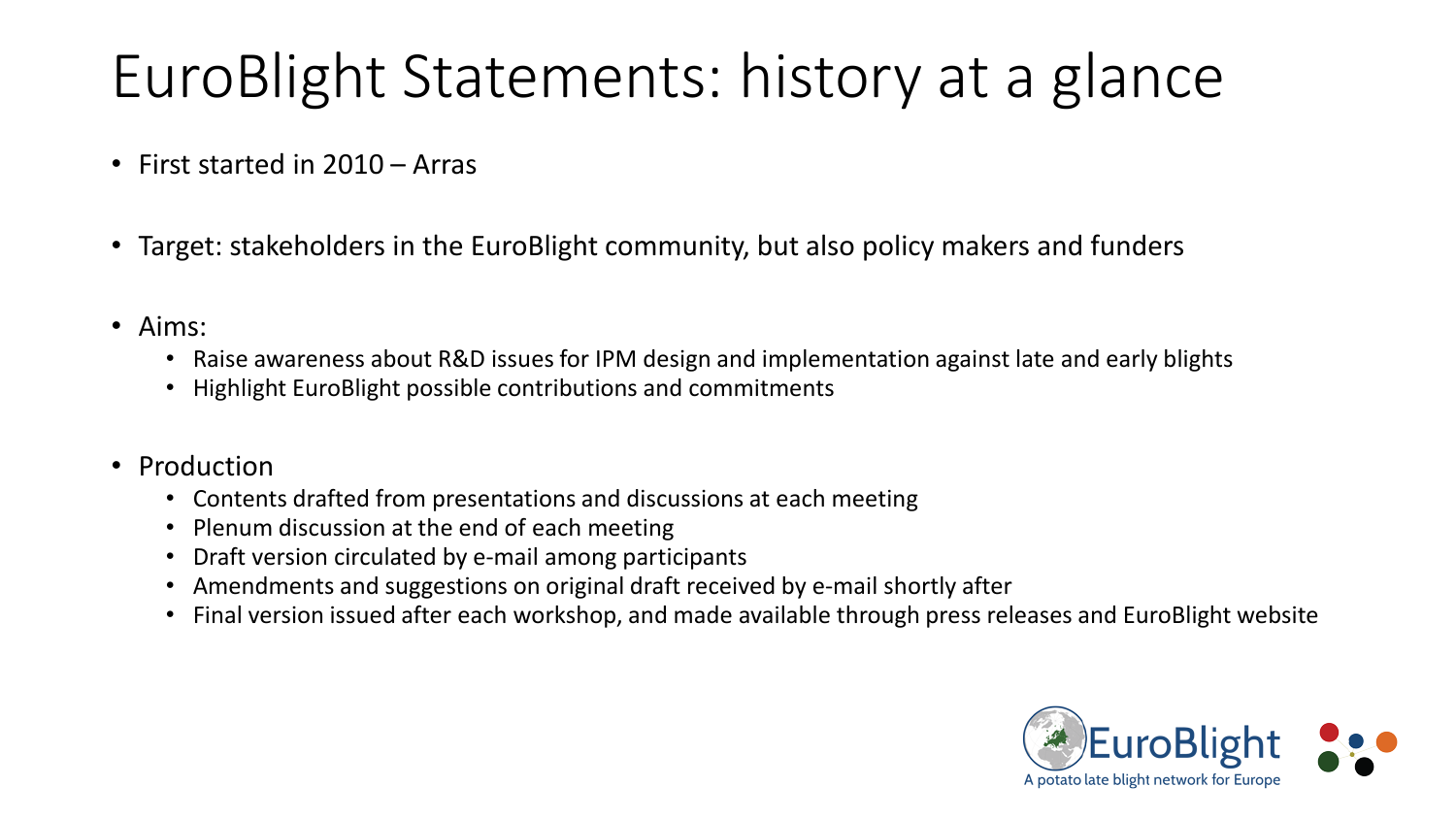# EuroBlight Statements: useful and successful

- Statements serve as a guideline for collaborative initiatives
- Several projects directly generated from the Statements
	- IPMBlight 2.0
	- EcoSOL
	- $\bullet$  …
- Awareness created , reflected in some strategic calls
	- ERANETs
	- Farm to Fork strategy

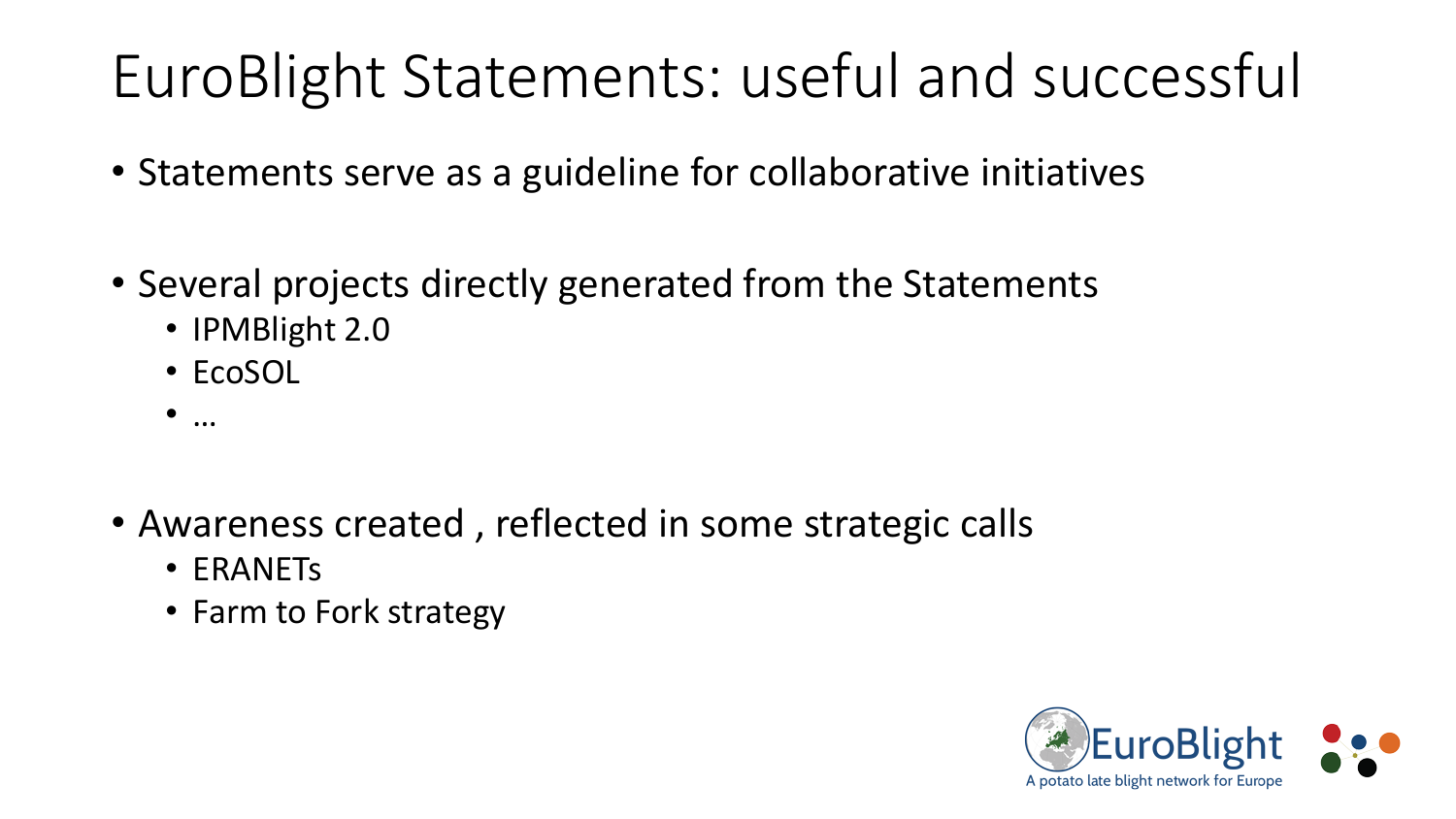### Recent EuroBlight Statements: shortcomings

- **Statements formulation and recommendations**
	- somewhat redundant over workshops
		- might give the impression that nothing much is happening
	- highly focused on recommendations on individual components of IPM
		- Miss a general framework
	- tend to get longer
		- More info, but less punch
		- A general overview of Euroblight present in each > still necessary?
- **No direct measure of impact on targets**
	- No funding associated > actions limited to the willingness of participants
	- Only 'latent assessment' of impacts ( eg through funding calls)

#### **Time to change format and make Statement part of a more comprehensive EuroBlight communication and outreach strategy**

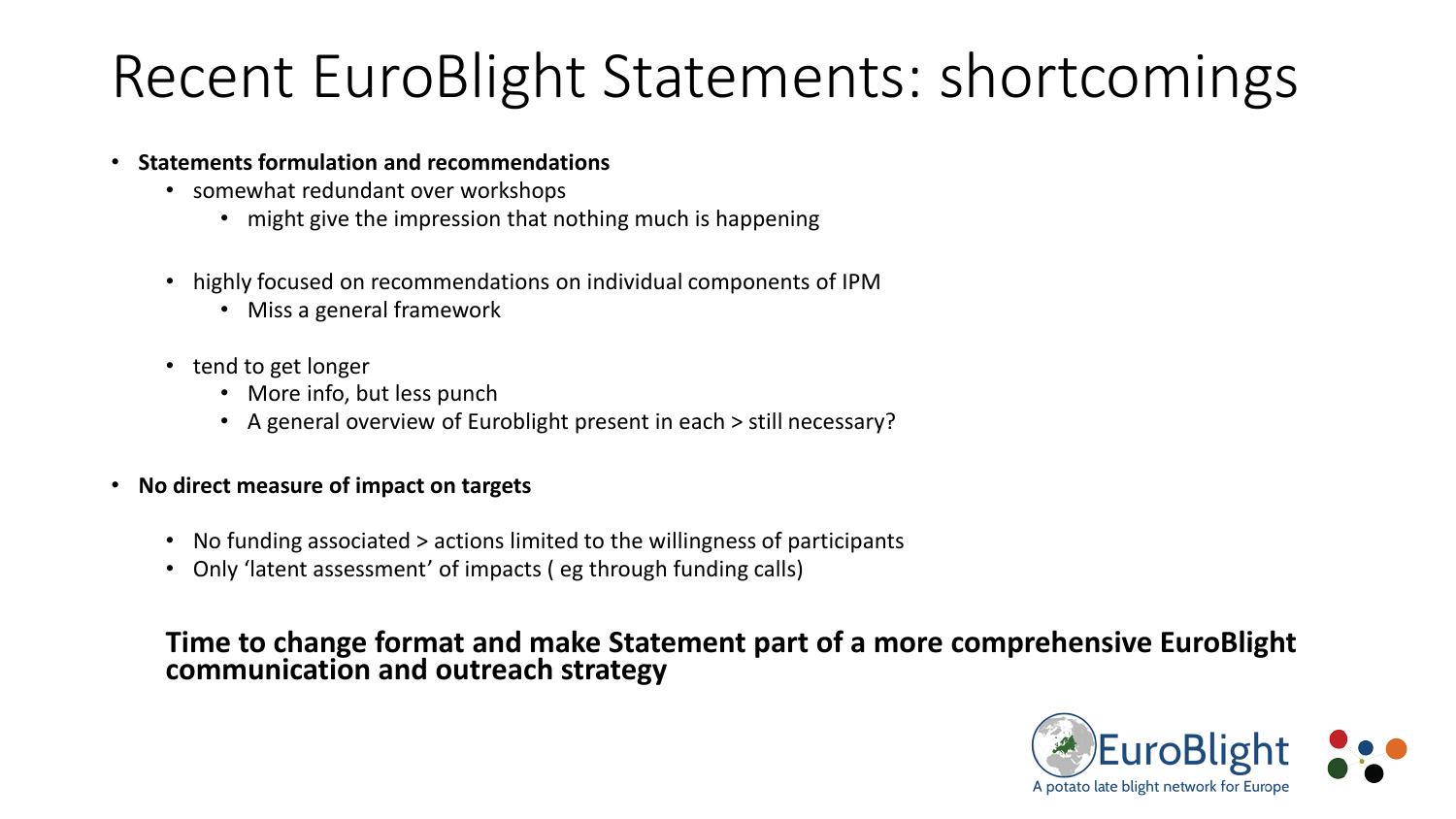#### • *Recommendation for action 1 – continue to develop and expand IPM components*

- *Population monitoring* 
	- Continue monitoring composition and spread
		- > new samples from more regions
		- > on the fly genotyping
		- > import/export of seed?
	- Phenotyping new clones
	- Developing new tools > EuroBlight willing to actively participate in the PiGGL (see also 3)
- *Infection pressure/primary inoculum*
	- Explore spore trapping and use of these data to improve DSSs
	- Promote and foster the use of participatory tools > BlightTracker, BlightSurveyor
		- Extend observations to potential alternate hosts
		- Involve new stakeholders home gardeners
- *Alternative control methods*
	- Resistance> assess performance, stability and deployment
	- Biocontrol and biostimulants > understand and evaluate lab and field performance (EcoSOL)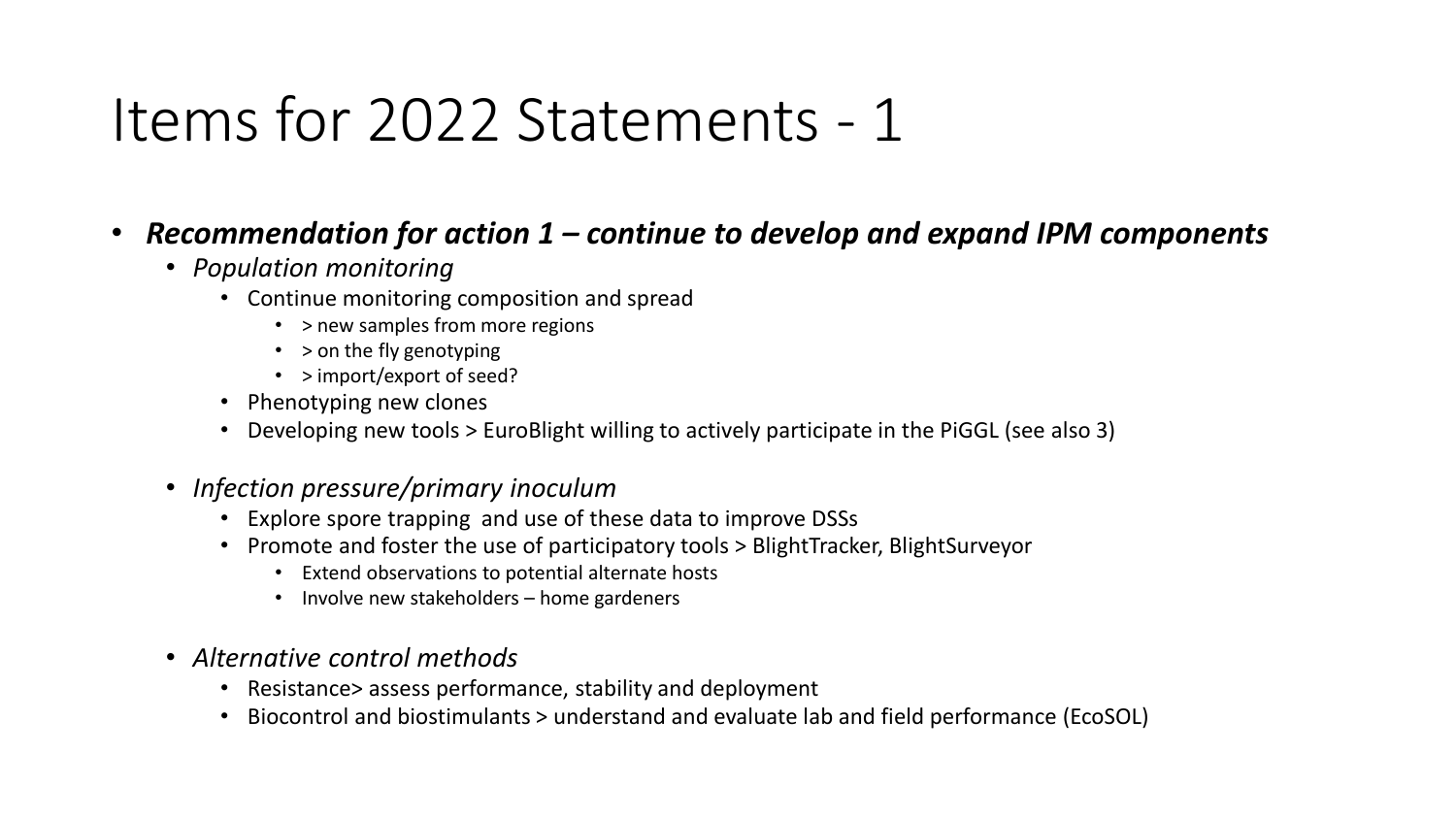- *Recommendation for action 2: progressively shift approaches from disease control to health management*
	- *Design and evaluate integrative systems combining diverse tools*
		- Systems approach > design combinations that take advantages of synergies between control means (e.g. intercropping, resistance deployment, etc…)
		- Field demonstration (see also infrastructures)
	- *Take into account multiple interactions and multiple pathosystems*
		- LB+ EB integration > eg BlightManager
	- *Address the needs of multiple forms of agriculture*
		- Developing tools for Organic Agriculture/ Agroecological systems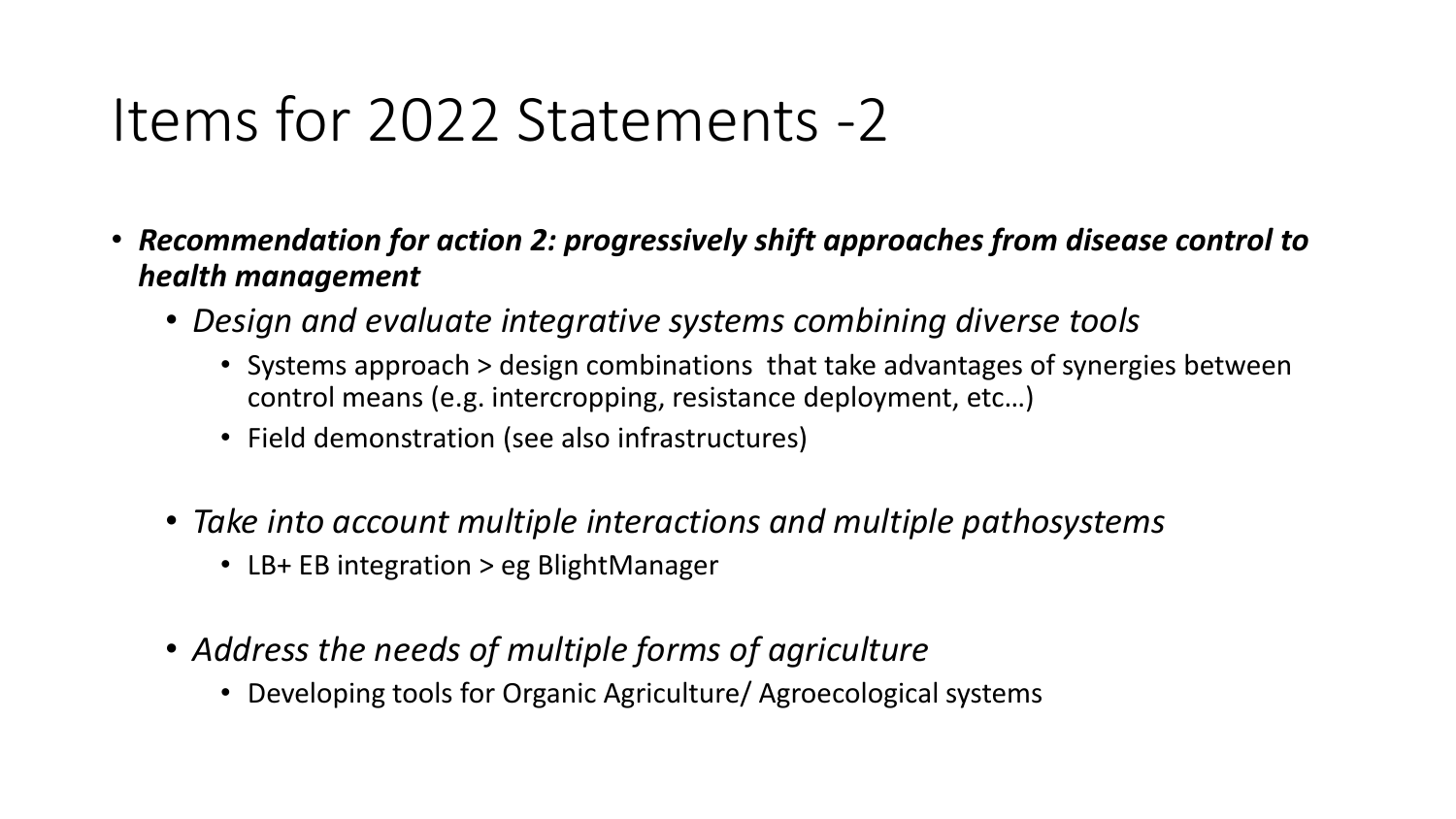- *Recommendation for action 3 – foster cooperation, capacity building, and shared infrastructures* 
	- *Participate in the upcoming field/farms demonstration network* 
		- Contribute to this network with potential sites
		- Use it to demonstrate the practical value of EuroBlight- designed IPM strategies
	- *Continue and strengthen collaboration with sister networks*
		- Play an active role in the *Pi Global Genetic Landscape* initiative > contribute facilities, capacity and knowledge to test and validate the alignment of protocols, methods
		- Offer expertise and competences to conduct risk assessment relative to the intriduction of new genotypes into distant environments > Vulnerability mapping analyses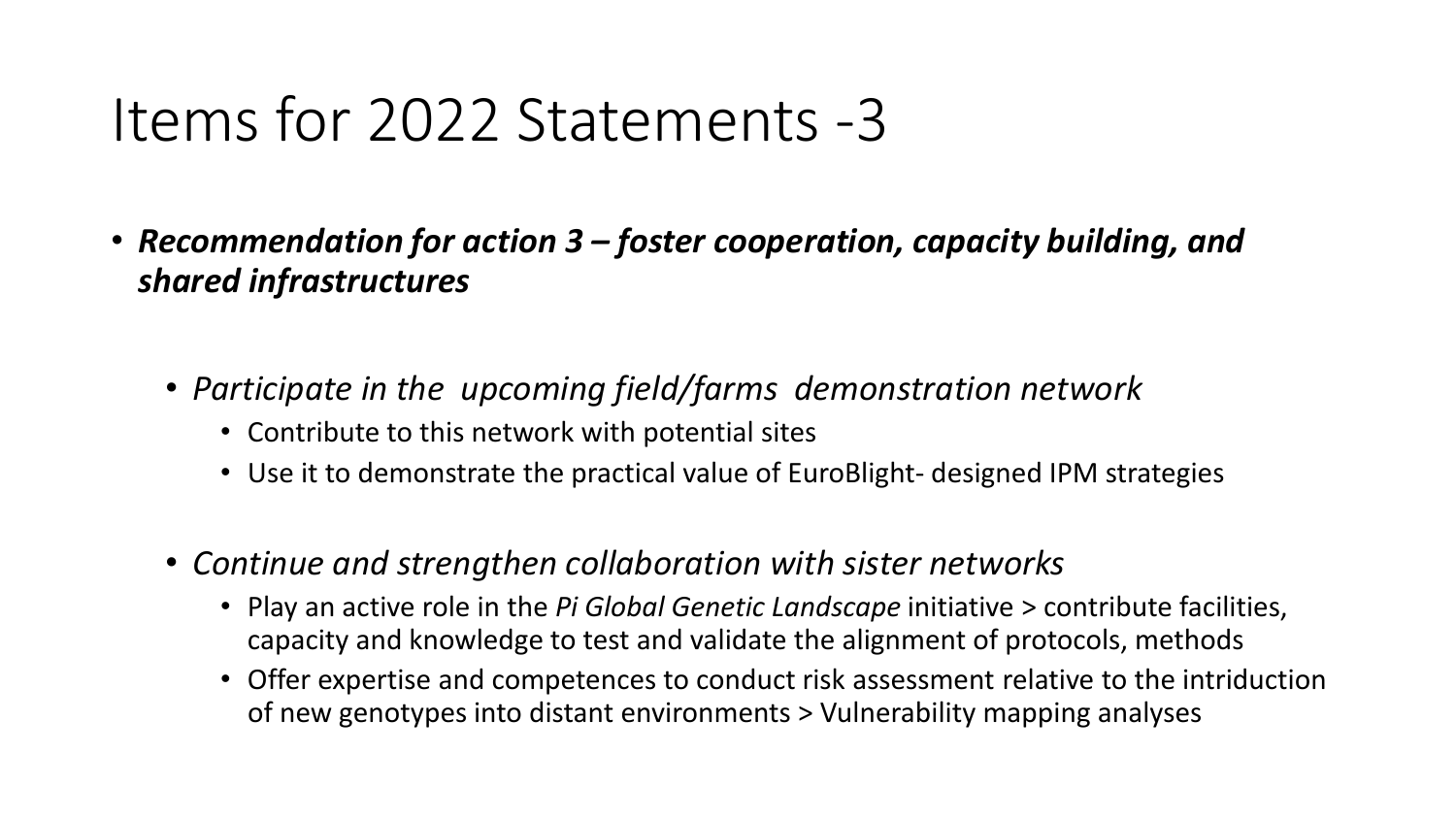- *Recommendation for action 4 : strengthen communication, dissemination and outreach of EuroBlight goals, activities and achievements*
	- *Implement a more comprehensive communication strategy*
		- Four documents for four different purposes:
			- *Inform about EuroBlight missions, origins and objectives* > **update the 'About EuroBlight' page**
			- *Deliver our network vision about blights issues and management* > **draft an 'EuroBlight vision' document**, serving as a strategic roadmap and a blueprint for the other EuroBlight communication documents
			- *Inform about EuroBlight achievements* > **produce a short, annual 'EuroBlight Highlights**' delivered as a press release and on social networks
			- Formulate and communicate our priorirties and commitments <sup>&</sup>gt;**produce an 'Euroblight Woshshop Statement'** organised along lines of Vision document and revised after each Worskshop
		- Update the Euroblight motto?
			- From the descriptive (and somewhat restrictive) current one ( 'A potato late blight network for Europe') to a more prospective, mission-oriented one in line with the vision document (e.g. 'Sustainably managing potato and tomato late and early blights in Europe')
	- *Raise awareness*
		- develop an active presence on social networks ( #euroblight on Twitter)
		- design and use key performance indicators for EuroBlight success